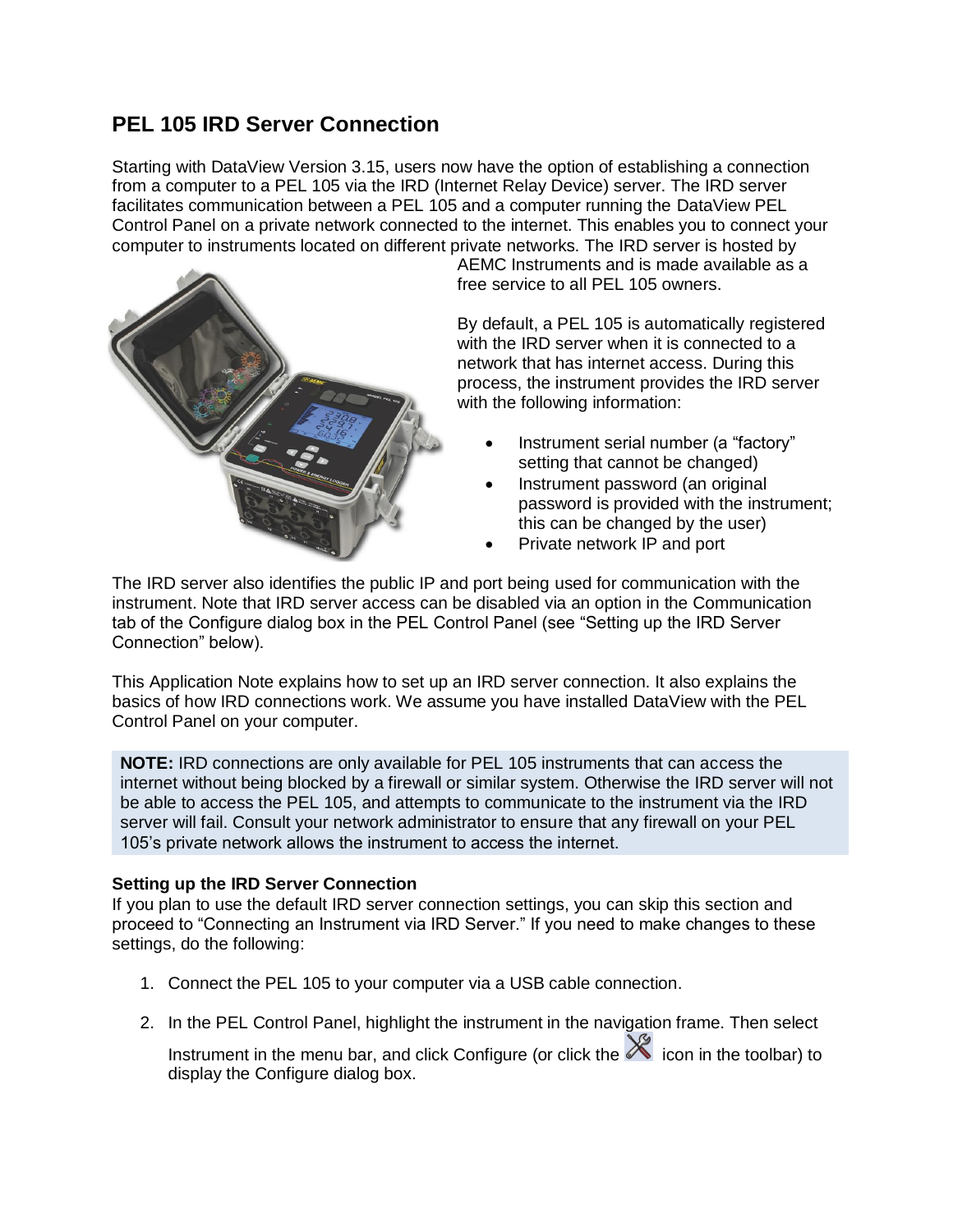3. Open the Communication tab.

|                   | General Communication Measurement Current Sensors Recording Meters |                                |                         |                  |                                                         |  |                           |                |                        |  |
|-------------------|--------------------------------------------------------------------|--------------------------------|-------------------------|------------------|---------------------------------------------------------|--|---------------------------|----------------|------------------------|--|
| Bluetooth         |                                                                    |                                |                         |                  |                                                         |  |                           |                |                        |  |
|                   | <b>▽ Enable Bluetooth</b>                                          |                                |                         |                  |                                                         |  |                           |                |                        |  |
|                   | Pairing code: 0000                                                 |                                |                         |                  |                                                         |  |                           |                |                        |  |
|                   |                                                                    |                                | Name: PEL105 -134463NEH |                  |                                                         |  | (25 ASCII characters max) |                |                        |  |
|                   |                                                                    | Visibility: O Visible          |                         | <b>Invisible</b> |                                                         |  |                           |                |                        |  |
| Network -         |                                                                    |                                |                         |                  |                                                         |  |                           |                |                        |  |
|                   |                                                                    | MAC address: 1E:07:80:00:00:08 |                         |                  |                                                         |  |                           |                |                        |  |
|                   | □ Enable DHCP                                                      |                                |                         |                  |                                                         |  |                           |                |                        |  |
|                   | IP address:                                                        |                                | 192.168.1.111           |                  |                                                         |  | Subnet mask:              |                | 255 . 255 . 255 . 0    |  |
|                   | Gateway address:                                                   |                                | 192.168.1.1             |                  |                                                         |  | Port:                     | 3041           | (1 to 65535)           |  |
|                   |                                                                    |                                |                         |                  |                                                         |  |                           |                |                        |  |
| Wi-Fi             | <b>DEnable Wi-Fi</b>                                               | Mode: Connect to a router      |                         |                  | $\bigcirc$ Direct                                       |  |                           | Protocol: OUDP | $\bigcirc$ TCP         |  |
|                   | SSID:<br>Password:                                                 | <b>NETCON</b><br>Dataview7     |                         |                  | (32 ASCII characters max)<br>(8 to 64 ASCII characters) |  |                           |                | Scan<br><b>Test</b>    |  |
|                   | Port:                                                              | 3041                           | (1 to 65535)            |                  | Protocol: $\bigcirc$ UDP                                |  | $\circledcirc$ TCP        |                |                        |  |
| <b>JRD Server</b> |                                                                    |                                |                         |                  |                                                         |  |                           |                |                        |  |
| <b>D</b> Enable   |                                                                    |                                |                         |                  |                                                         |  |                           |                | <b>Edit IRD Server</b> |  |
|                   | Connection type: O Ethernet                                        |                                |                         | OWF1             |                                                         |  |                           |                |                        |  |
|                   | Password:                                                          | w734HaETC                      |                         |                  |                                                         |  |                           |                |                        |  |
|                   |                                                                    | Serial number:   134463NEH     |                         |                  |                                                         |  |                           |                | Register               |  |

- 4. In the IRD Server section, ensure the Enable field is checked. If not, check it now. When this option is checked, the Password and Serial number fields appear. (To disable IRD server connection capability, remove the check from the Enable field.)
- 5. Connection type identifies the connection medium (Ethernet or Wi-Fi) through which the PEL 105 communicates with its private network. Ensure this setting matches the connection type used by your instrument.
- 6. To change the password, enter the new password in the Password field.
- 7. Clicking the Edit IRD Server button displays the IRD Server Settings dialog box. This lets you change the IRD server URL and port number. The U.S. default settings for these are as follows and in normal operation should not be changed:

URL: [www.ca-ird.com](http://www.ca-ird.com/) Port number: 80

8. If you have made any changes to the IRD server settings, you must re-register the instrument with the server. To do this, click the Register button. Then click OK to save your changes and exit the Configure dialog box.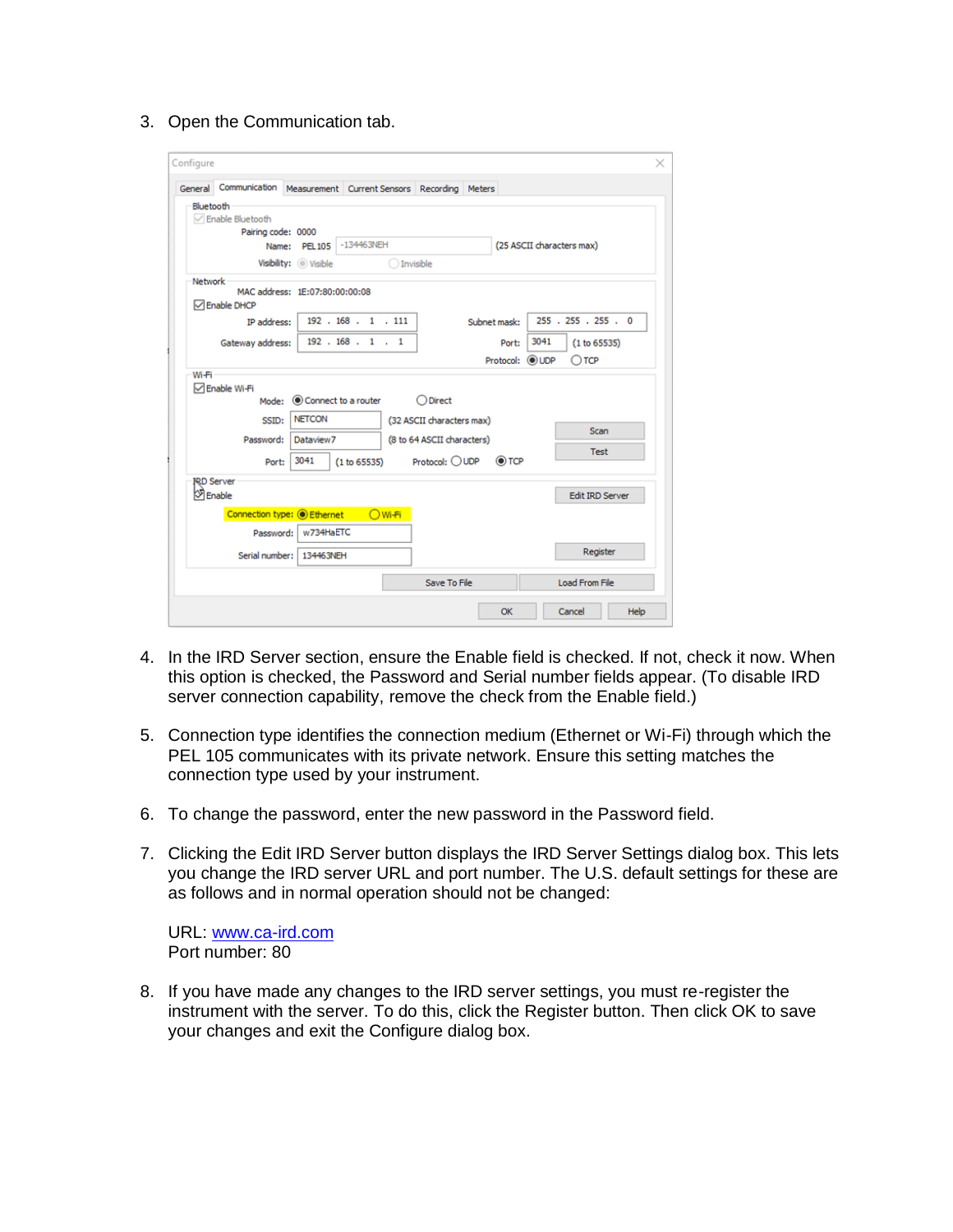### **Connecting an Instrument via IRD Server**

When setting up a connection to a PEL 105 instrument in the Control Panel via Instrument -> Add an Instrument, users have the option of choosing "IRD server" as the connection type in the Add an Instrument Wizard dialog box. This displays the Add an Instrument Wizard – IRD dialog box:

| Add an Instrument Wizard - IRD                            |                                                                                                                                                               | $\mathbf{x}$                                                                                                                                                                                                    |
|-----------------------------------------------------------|---------------------------------------------------------------------------------------------------------------------------------------------------------------|-----------------------------------------------------------------------------------------------------------------------------------------------------------------------------------------------------------------|
|                                                           | Specify the serial number and the password for connection to the IRD server.<br>By default, this information is available on QR code label of the instrument. |                                                                                                                                                                                                                 |
| <b>IRD Server URL:</b><br>PEL serial number:<br>Password: | www.ca-ird.com                                                                                                                                                | <b>IRD Server</b>                                                                                                                                                                                               |
| addresses.                                                | The instrument must be registered with the IRD Server with their serial number and a password.                                                                | IRD Server is a server on the Internet used for connection to PEL instruments with private or dynamic IP<br>The instrument must also have access to the Internet to be able to communicate with the IRD server. |
|                                                           |                                                                                                                                                               | $<$ Back<br>Help<br>Next<br>Cancel                                                                                                                                                                              |

This dialog box displays the IRD server address, which is [www.ca-ird.com](http://www.ca-ird.com/) for North America, South America, and Australia; and [www.ca-ird.eu](http://www.ca-ird.eu/) for the rest of the world. To complete this dialog box, fill in the PEL serial number and Password fields. These identify the instrument to which you want to connect. This information is provided with the PEL 105 when you receive it. (Note that you can change the password from its original setting via the PEL Control Panel. If this has been done, be sure to enter the correct password here.)

After you complete these fields, click Next. The IRD server then attempts to find the specified instrument, which by default was registered with the IRD server when the instrument was first connected to its network. When finished, a message appears indicating whether or not the connection was successful. If the connection has been made, click Finish.

Note that in addition to creating a new IRD connection from scratch, you can change an existing connection to an IRD connection. To do this, connect to the instrument. Then click the Modify Connection Setting **Button in the data frame. This displays the Add an Instrument Wizard** dialog. Choose IRD Server as the connection type and proceed as instructed above.

### **How IRD Server Connections Work**

To understand how the IRD server enables connections between different private networks, consider the following typical network topography: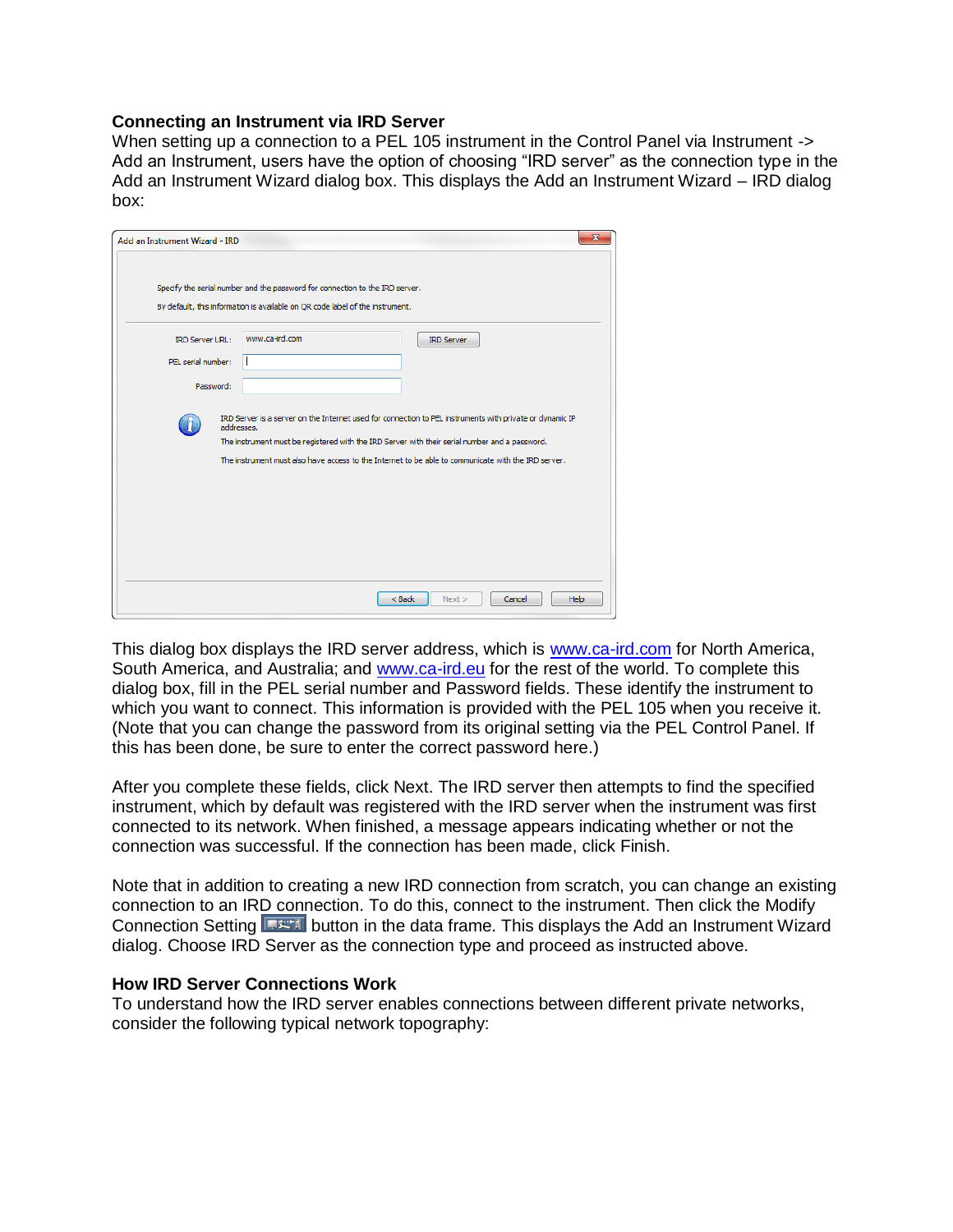

In the preceding example there are two private networks, each connected to the internet through a firewall. In this setup, the "PC 2" computer cannot directly access the PEL 105 because Firewall 1 prevents public access to Private Network 1. Without an IRD server, the typical way PC 2 can access the PEL 105 is for the network administrator to configure Router 1 to perform port forwarding. This can be a complicated procedure, especially when a single computer attempts to connect to multiple PEL 105 instruments on different private networks – the router for each of these networks must be appropriately configured to allow access.

The IRD server significantly simplifies this process:



Assuming that:

- the IRD server option is enabled for this PEL 105
- a connection of type "IRD" has been configured for this instrument via the Add an Instrument Wizard dialog in the PEL Control Panel
- any firewall (if present) allows access between the internet and the PEL 105